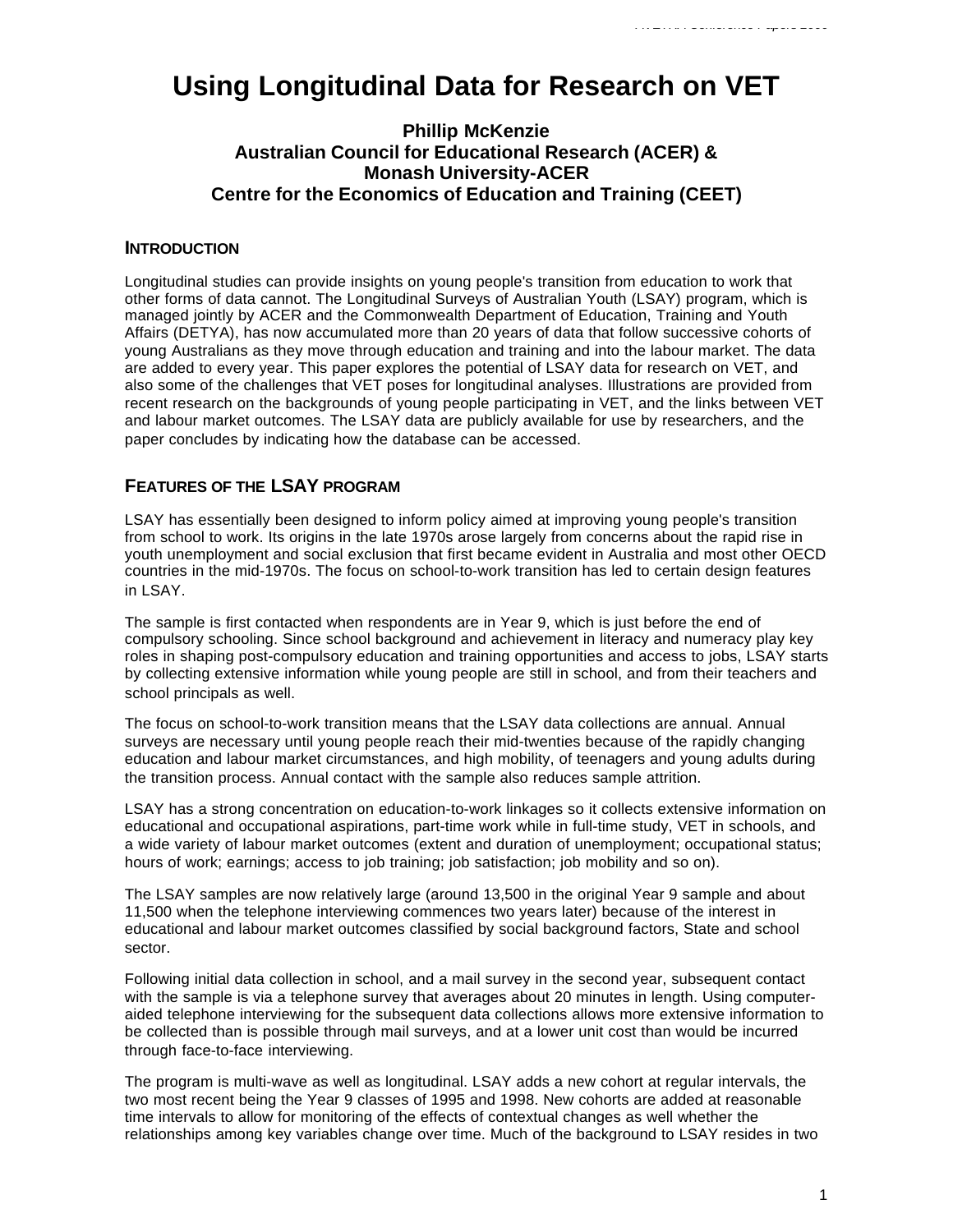earlier programs of longitudinal studies: the ACER program called Youth in Transition (YIT); and the Australian Youth Survey (AYS) (and its predecessor the Australian Longitudinal Survey) conducted by the-then DEETYA. The earlier data collections enable the current experiences of young people as they move through education into the labour market to be compared with those experienced by other cohorts of young Australians over the past 20 years.

# **STRUCTURE OF THE LSAY DATA COLLECTIONS**

Over time the LSAY data collections from each cohort build up a comprehensive picture of the social and educational backgrounds of young people, their participation in various forms of education, training and work, and their attitudes to education, work and life more generally. Not all of these data are collected each year, and the data collection changes somewhat in coverage as the cohorts gradually get older, although there is a common core of data items. The longitudinal nature of the LSAY data collections means that new surveys are closely linked to, are comparable with, and build on the previous corresponding surveys.

The common areas covered each year are as follows:

- Education experiences (program, institution, type of enrolment, performance)
- Labour market experiences (employment, type of job, occupation, industry, earnings, job training, job history, job search activity)
- Non-work and education activities
- Health, living arrangements and financial support
- Attitudes and aspirations

*AVETRA Conference Papers 2000*

Table 1 shows the structure of the LSAY data collections, and how the variables collected change over time as the cohorts age. For example, from year 5 of the data collections onwards much more extensive data are collected on labour market experiences than in earlier years since by that stage almost all of the sample have left school. The data collections also change in response to emerging policy concerns and extensive consultative processes.

| Year<br>data<br>colle-<br>cted | Mod-<br>al<br>age | Young people's activities                                                                               | <b>Data collection</b><br>method                                                                 | Main data collected                                                                                                                                                                                        |
|--------------------------------|-------------------|---------------------------------------------------------------------------------------------------------|--------------------------------------------------------------------------------------------------|------------------------------------------------------------------------------------------------------------------------------------------------------------------------------------------------------------|
| 1                              | 14                | All in Year 9                                                                                           | In-school tests and<br>survey                                                                    | • Social background<br>• Literacy & numeracy<br>• Attitudes to school<br>• Aspirations                                                                                                                     |
| $\overline{2}$                 | 15                | Almost all in Year 10; small<br>number of early school<br>leavers                                       | • At-home mail survey<br>• In-school mail<br>surveys (school<br>principal & Year 10<br>teachers) | • Schooling & labour market activities<br>• School structure, programs and<br>environment                                                                                                                  |
| 3                              | 16                | Most in Year 11; some in<br>VET or the labour market                                                    | Phone survey                                                                                     | • School activities<br>• Transition from school<br>• Post-school education & training<br>• Employment<br>• Job search<br>• Not in the labour market<br>• Living arrangements, health, general<br>attitudes |
| $\overline{4}$                 | 17                | Most in Year 12; some in<br>VET, the labour market, or<br>outside the labour force                      | Phone survey                                                                                     | • As above, with more detailed questions<br>on Year 12 courses                                                                                                                                             |
| 5                              | 18                | Almost all have left school;<br>wide variety of higher<br>education, VET, labour<br>market and non-work | Phone survey                                                                                     | • As above, with new questions on post-<br>school study and training, and<br>participation in non-formal learning                                                                                          |

## **Table 1: Structure of the LSAY cohort data collections**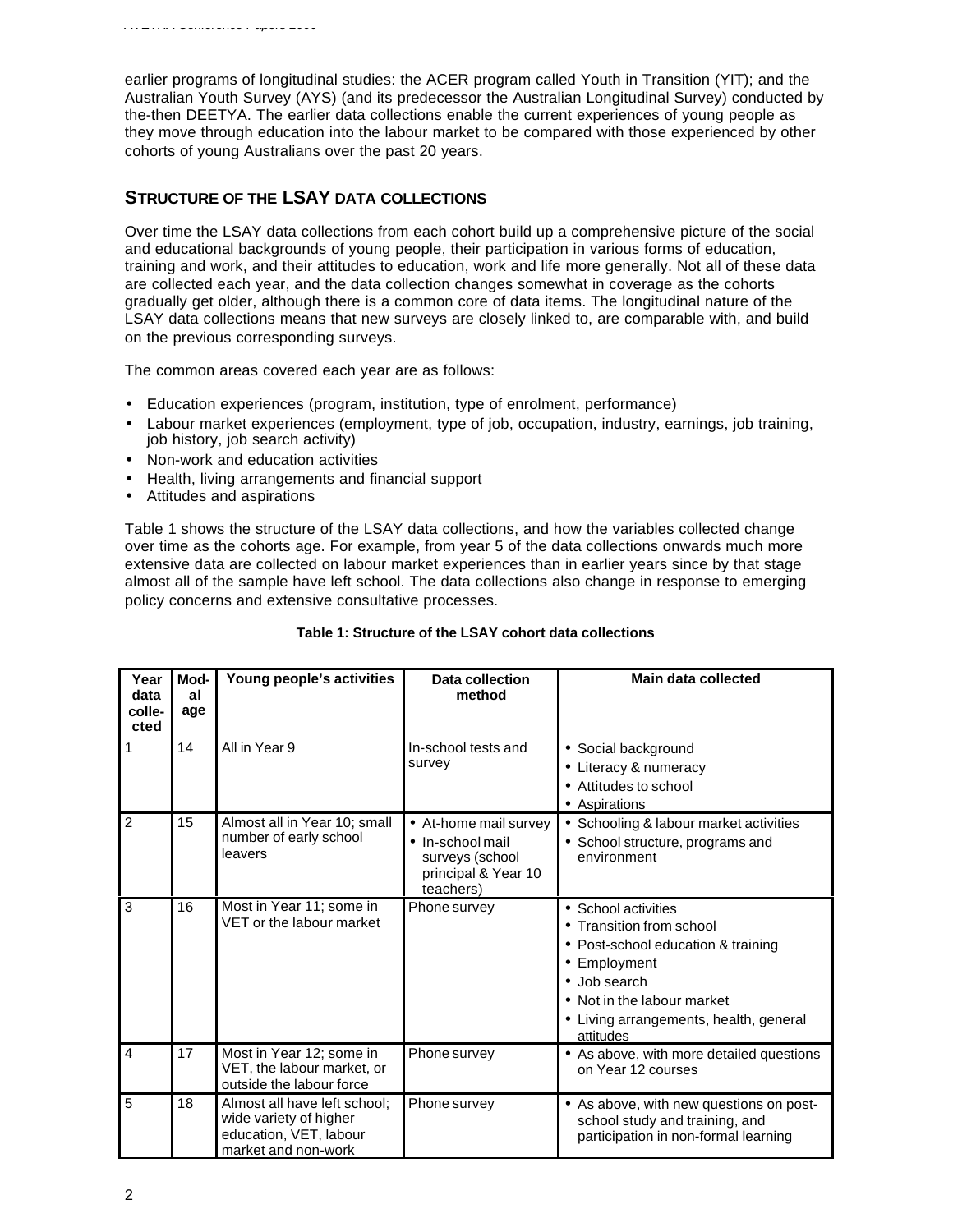|                      |            | activities                                                                                    |              | • Final school certification and results                                                     |
|----------------------|------------|-----------------------------------------------------------------------------------------------|--------------|----------------------------------------------------------------------------------------------|
| 6                    | 19         | Wide variety of higher<br>education, VET, labour<br>market and non-work<br>activities         | Phone survey | As above, with new questions on family<br>formation                                          |
| 7 and<br>onwar<br>ds | 20<br>plus | Increasingly differentiated<br>education, training and<br>employment pathways and<br>outcomes | Phone survey | As above, with new questions to reflect<br>increasing variety of experiences and<br>outcomes |

## **WHAT CAN LONGITUDINAL DATA PROVIDE?**

The essence of longitudinal data is that the same people are surveyed on a regular basis over time. In the case of LSAY the surveys start at around age 14 or 15 and, resources permitting, continue until the young people are aged at least in their mid-twenties. In the case of the cohort born in 1961 the surveys continued until they were aged 33 years. By surveying the same young people over time the program enables an understanding of the changes taking place in their lives -- and the ways that previous experiences influence what is happening to them now.

## **Mapping pathways**

The recent OECD comparative review of education-to-work transition showed that, in comparison with many OECD countries, Australia places an increasing emphasis on individuals constructing their own pathways through education and training and into work (OECD, 1999). As the LSAY database tracks individuals on an annual basis from around the age of 14 years, it is able to identify the range of pathways followed by young Australians, their relative significance in terms of the numbers and types of people involved, and the destinations to which they lead.

Lamb and McKenzie (in press) used LSAY data to analyse the variety of post-school pathways followed by young people from different social and educational backgrounds. They examined the first seven years after leaving school, and identified almost 500 different patterns of activity in the transition from school (in terms of participation each year in various forms of education and training, full-time or part-time employment, unemployment, or being outside the labour force altogether). The diverse patterns of activities evident from these data reinforce the point that young people's postschool pathways in Australia are highly individualised. It is unlikely, for example, that an equivalent analysis in a country such as Germany, where pathways are more institutionally structured, would reveal that around 80 per cent of the sample engage in almost 500 different patterns of activity over the first 7 post-school years, most of them involving fewer than 10 people following the same pattern.

Figure 1 abstracts from the mass of detailed individualised data by grouping patterns of activity that are in fact very similar to each other. It documents the proportions of males and females who had obtained university or TAFE Associate Diploma qualifications by their early twenties and the principal pathways followed by those who did not obtain such qualifications. The data show that female school leavers were more likely to obtain university or advanced TAFE qualifications than young men, but that young women were also more likely to be on post-school pathways involving mainly part-time work or being outside of the labour force altogether. The "training and work" pathway - essentially apprenticeships - was much more significant for male school leavers than for females.

The analyses showed that young people whose principal activity in the first year after leaving school was either an apprenticeship/traineeship, full-time employment, full-time study, or part-time work and study, were much more likely to experience a successful pathway over the first seven post-school years (defined as spending the majority of that time in full-time employment), than were young people whose principal activity in the first post-school year was either part-time work, being unemployed, or outside the labour force. A good early start - in the sense of being in full-time education, training or employment -- seemed to be particularly important for female school leavers. Findings such as these reinforce the need for tracking the experiences of school leavers and early intervention to assist those at risk in the transition process.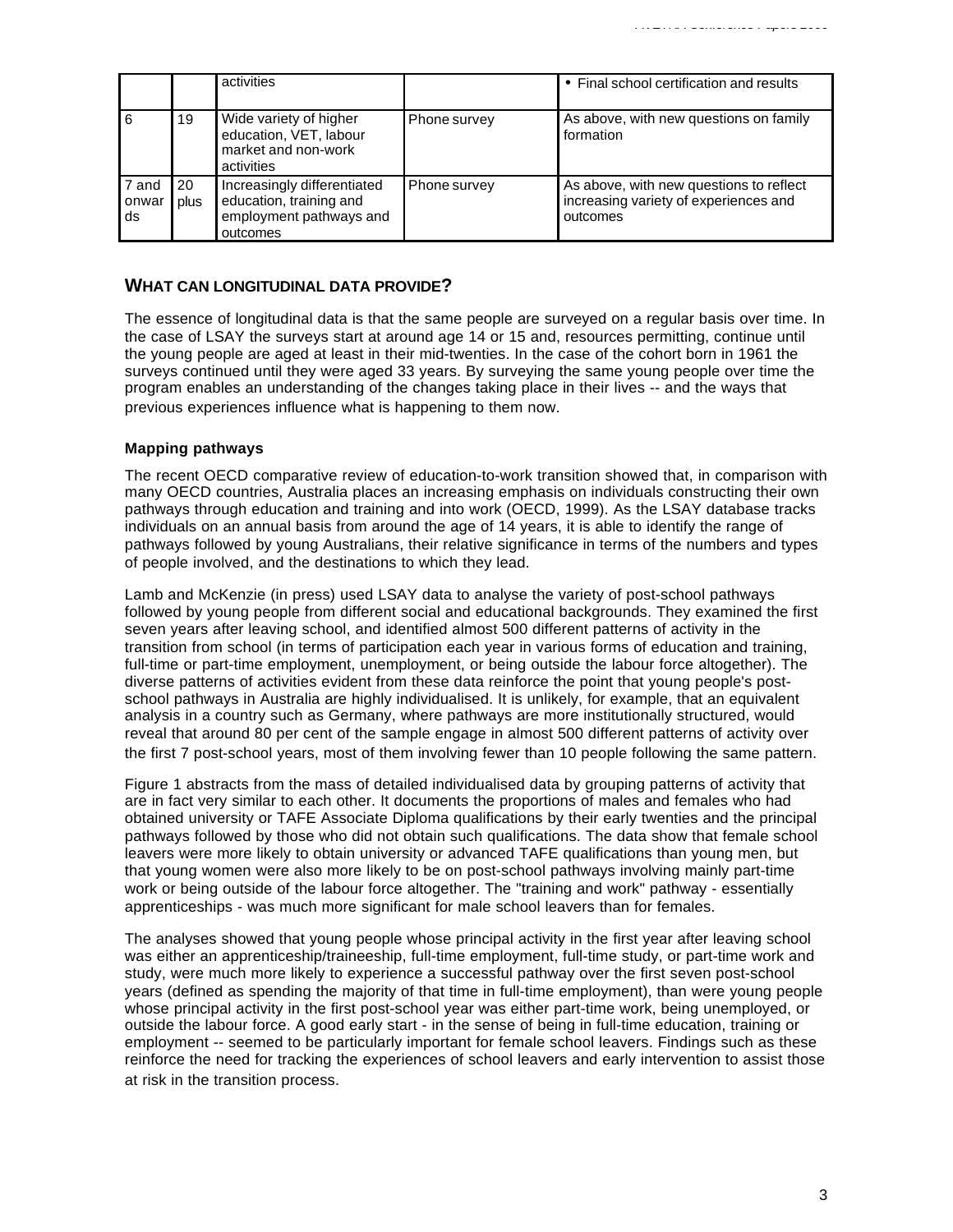#### *AVETRA Conference Papers 2000*

#### **Figure 1: Pathways of school leavers over the first seven years after leaving school in the late 1980s, by gender (from Lamb & McKenzie)**



**MALES**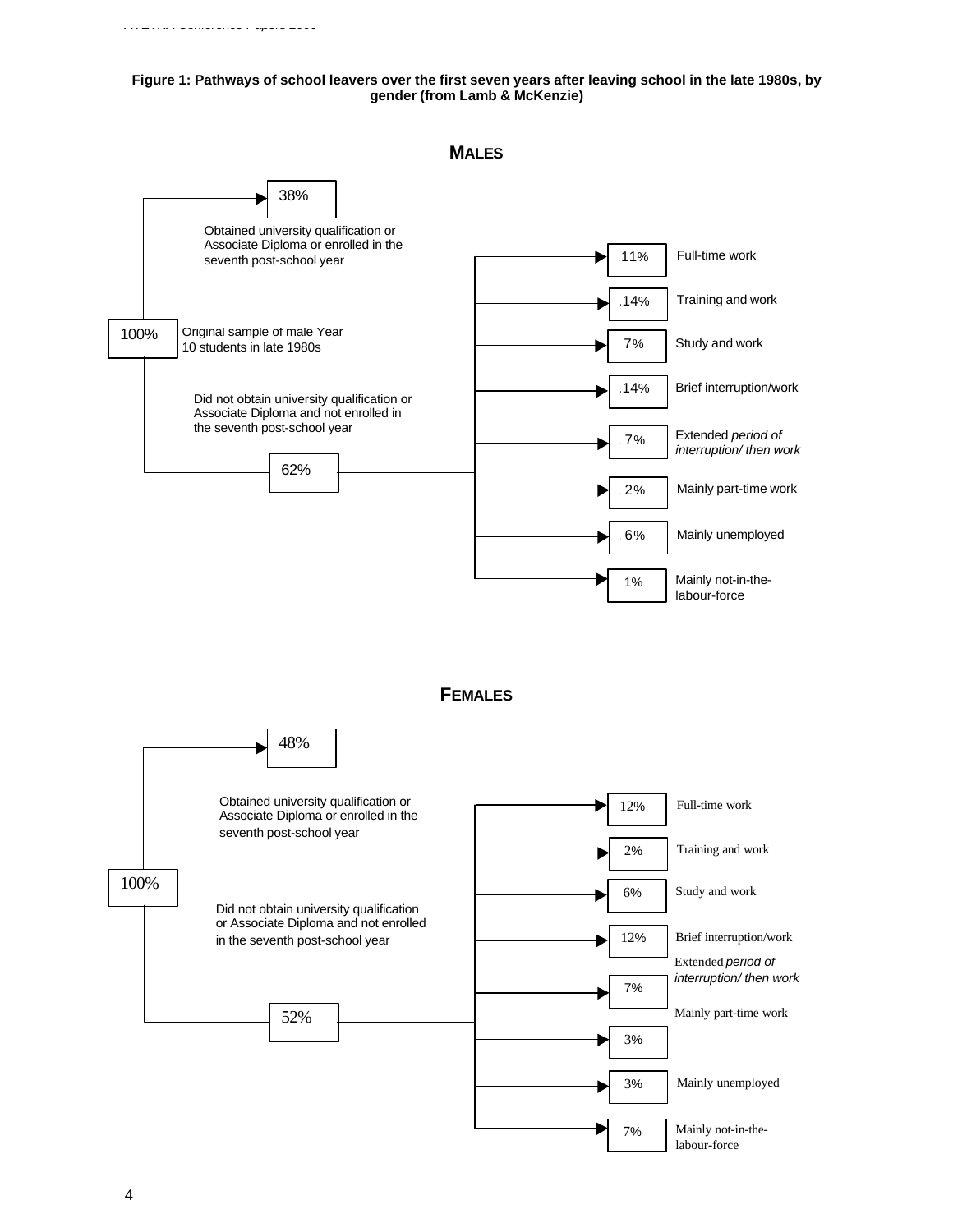## **Facilitating causal analyses**

Unlike cross-sectional or one-off data collections, longitudinal studies are important for policy analysis not only because they document change over time but also because they enable the influence of policies and practice to isolated from confounding influences such as social background and context. Each longitudinal record contains information about the past social and educational background of that individual as well as their current occupational or educational status. Allowance can therefore be made for relevant aspects of background when investigating the impact of policy or practice on outcomes.

To understand the processes involved in life histories we need to collect data from the same individuals across time and over an extended period of time ... Cross sectional data collected on repeated occasions enables us to monitor the effects of societal change on the prevalence of population characteristics ... [but] longitudinal data is essential to measure changes in individuals within the population as well ... these incorporate the information essential to gain any purchase on causal processes: we need to know about sequences of life experiences and events, and which individuals are affected by environmental changes, while others remain impervious to them. (Bynner 1996, 6)

The capacity to control for the impact of background influences, and to measure growth or change over time, are key features of longitudinal data.

## **Controlling for Background Influences**

When there are a number of factors affecting an outcome it is necessary to isolate the effect of each factor holding constant the effects of all the other factors so that the influence of several influences are not confounded. Because in practice individuals are not randomly assigned to different policies, practices and programs any assessment of the effect of these on outcomes must make statistical allowance for the effect of differences in background. Although cross-sectional studies can and do make use of analyses in which statistical controls for the influence of background are invoked the potential is much greater in longitudinal designs because they gather background data at an earlier time rather than when outcomes are measured.

Figure 2 outlines the model used by Long et al (1999) to examine the impact of different factors on participation in post-school education and training. Their work used YIT data to analyse the way in which the family and personal characteristics of respondents, their educational experiences and attitudes and expectations while at school, and Year 12 completion and immediate post-school educational participation are related. The first block of variables in the model, Family & Personal Characteristics, refer to factors that young people in effect bring to school with them, and which are not amenable to policy intervention, at least not in the short-run. The second block of variables, School Experiences & Post-school Expectations, attempts to map the mechanisms by which any effect of family and personal characteristics on educational participation is transmitted. Such variables are in principle more open to policy influences.

#### **Figure 2: Model of Influences on Educational Participation (Long et al, 1999)**

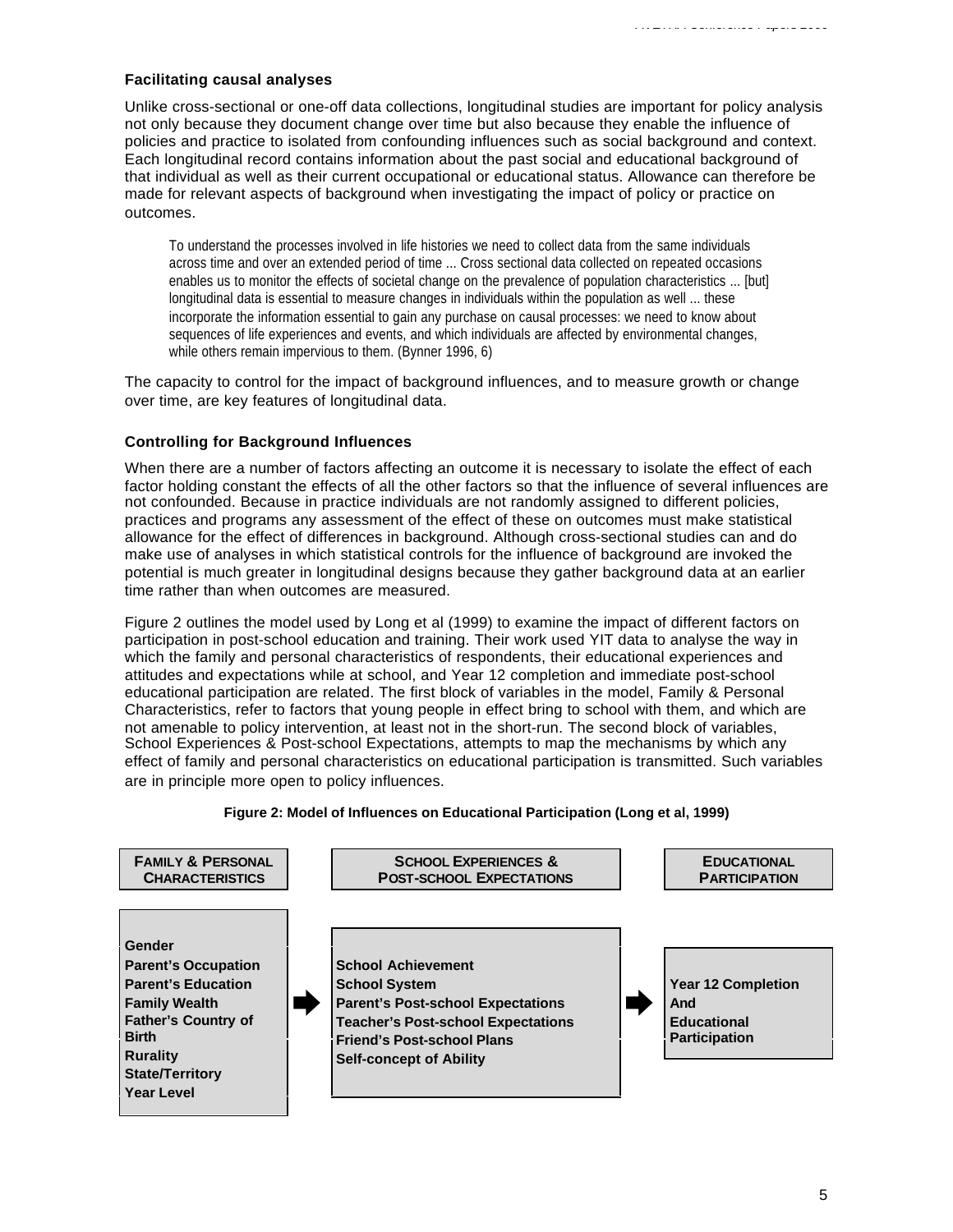Table 2 applies this general model to the study of participation in apprenticeships at age 19 by the cohort born in 1975. Column 1 (the observed participation rate) shows that young people from homes in which the parent's occupation is classified as *Skilled* are more likely to participate in apprenticeships than other young people. Given that *Skilled* occupations are often those that require an apprenticeship for entrance, and that apprenticeships are a predominantly male activity, these results suggest that sons may be following in their father's footsteps. Young people from semi-skilled and, to a lesser extent, clerical families have participation rates towards the upper end of the range. Apprenticeship participation rates for the *Professional* category are relatively low in each cohort.

| <b>Parental occupation</b> | <b>Observed</b><br>participation<br>rate $(\%)$ | Rate adjusted for family &<br>personal characteristics (%) | Rate adjusted for column 2 plus<br>school experiences & post-<br>school expectations (%) |
|----------------------------|-------------------------------------------------|------------------------------------------------------------|------------------------------------------------------------------------------------------|
| Professional               | 8                                               |                                                            | 10                                                                                       |
| Managerial                 | 14                                              | 14                                                         | 14                                                                                       |
| Clerical                   | 11                                              | 11                                                         | 11                                                                                       |
| Skilled                    | 19                                              | 19                                                         | 17                                                                                       |
| Semiskilled                | 16                                              | 16                                                         | 14                                                                                       |
| Unskilled                  |                                                 |                                                            | 15                                                                                       |

**Table 2. Participation in an apprenticeship by age 19 for the cohort born in 1975, by parental occupation**

Source: Long et al (1999).

Statistical adjustment based on multivariate techniques to try to isolate the relative contributions of other factors to the observed differences appear to have little effect on the differences between social groups (see columns 2 and 3). As expected, the statistical adjustments narrow the differences in apprenticeship participation among young people from different social groups which suggests that it is not just parental background which accounts for the differences (eg young people who live in rural areas tend to have a higher participation rate in apprenticeships). However, the fact that the adjusted percentages differ in only small ways from the observed percentages suggest that parental occupation plays a uniquely powerful role in participation in apprenticeships.

#### **Identifying Value Added**

Another illustration of the analytical perspective facilitated by longitudinal studies is that data on early school achievement allow identification of the separate influence of post-school educational attainment on labour market outcomes such as earnings. Not all of the observed higher earnings of university graduates, for example, can be attributed to their degree. Those who enter higher education typically have relatively high levels of early school achievement, are more likely to have completed Year 12, and to have come from more privileged home backgrounds - all of which are associated with lower unemployment rates and higher earnings. The application of analytical models similar to those in Figure 2 by Marks and Fleming (1998) found that after controlling for such factors the earnings advantage of a university qualification does decline, but that it is still positive, adding around 8 per cent to earnings on average, other factors equal. However, the same analyses found that while having an apprenticeship qualification is certainly associated with higher earnings, especially in the early years of employment, the qualification itself appears to add relatively little on its own to earnings once young people reach their late twenties.

## **THE CHALLENGES OF VET FOR LONGITUDINAL ANALYSES**

Longitudinal data are not easy to analyse. The data sets are typically large, involving a number of years of data collections with varying response rates, requiring a considerable investment of time in data checking and variable construction, and necessitating complex weighting procedures to allow for the problems of sample attrition. Although the attrition rate of the LSAY samples is relatively low, averaging less than 10 per cent per year, it is generally the case that those most likely to drop out of the sample are those who are less successful in educational and employment terms. Weighting can overcome many of the problems due to attrition - since a great deal is known about those who are no longer in the sample - it is an issue that requires on-going attention.

To these general challenges of conducting longitudinal studies can be added some particular features of the Australian VET system and indeed post-school education and training more generally. As is